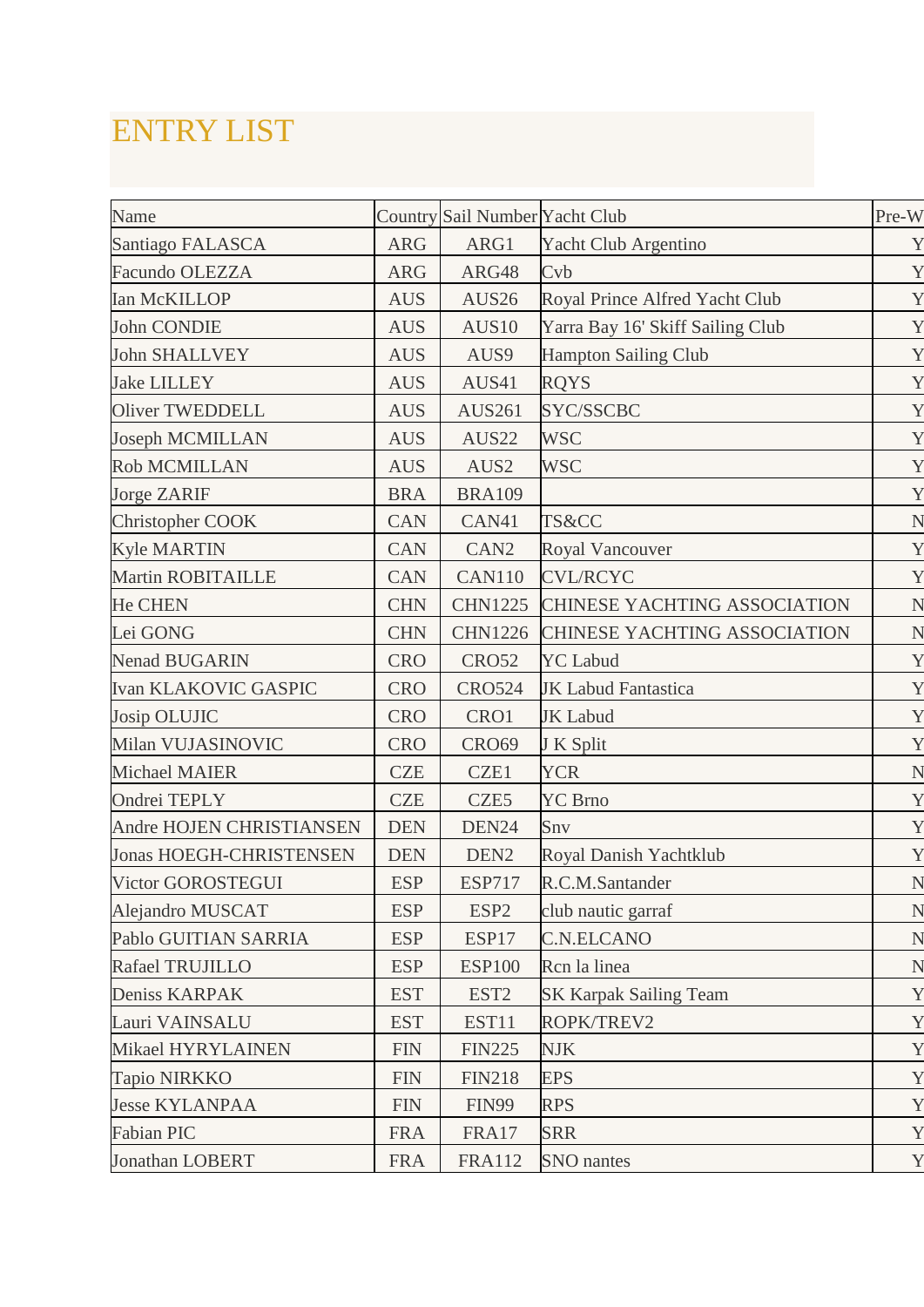| <b>Brendan MCCARTY</b>    | <b>FRA</b> | <b>FRA42</b>  |                           | Y |
|---------------------------|------------|---------------|---------------------------|---|
| <b>Ben CORNISH</b>        | <b>GBR</b> | GBR91         | Exe SC                    | Y |
| <b>James HADDEN</b>       | <b>GBR</b> | GBR18         | <b>WPNSA</b>              | Y |
| <b>Giles SCOTT</b>        | <b>GBR</b> | GBR41         | <b>WPNSA</b>              | Y |
| <b>Ed WRIGHT</b>          | <b>GBR</b> | GBR11         | Parkstone YC              | Y |
| Phillip KASUESKE          | <b>GER</b> | <b>GER259</b> | <b>VSaW</b>               | Y |
| <b>Ioannis MITAKIS</b>    | <b>GRE</b> | GRE77         | Y.C.G                     | Y |
| <b>Zsombor BERECZ</b>     | <b>HUN</b> | <b>HUN40</b>  | <b>MVM SE</b>             | Y |
| Naveen Kumar MARUPUDI     | IND        | IND1          | <b>Army Yachting Node</b> | N |
| <b>Swatander SINGH</b>    | <b>IND</b> | IND11         | <b>Army Yachting Node</b> | N |
| <b>Filippo BALDASSARI</b> | <b>ITA</b> | <b>ITA123</b> | <b>SVGDF</b>              | Y |
| Enrico VOLTOLINI          | <b>ITA</b> | ITA66         | sez. vela gdf             | Y |
| <b>Simone FERRARESE</b>   | <b>ITA</b> | <b>ITA147</b> | Circolo Vela Bari         | Y |
| Michele PAULETTI          | <b>ITA</b> | <b>ITA146</b> | S.V.B.G.                  | Y |
| Giorgio POGGI             | <b>ITA</b> | <b>ITA117</b> | <b>SVGDF</b>              | Y |
| Matteo SAVIO              | <b>ITA</b> | ITA83         | CdVM                      | Y |
| Pieter Jan POSTMA         | <b>NED</b> | <b>NED842</b> | Delta Lloyd               | Y |
| <b>Anders PEDERSEN</b>    | <b>NOR</b> | NOR1          | <b>DSSF</b>               | Y |
| <b>Andrew MURDOCH</b>     | <b>NZL</b> | NZL16         | <b>TYPBC</b>              | Y |
| <b>Brad DOUGLAS</b>       | <b>NZL</b> | NZL7          | <b>WBC</b>                | Y |
| <b>Chris WELLS</b>        | <b>NZL</b> | <b>NZL20</b>  | <b>NPC</b>                | Y |
| David HOOGENBOOM          | <b>NZL</b> | NZL10         | <b>WYC</b>                | Y |
| Denis MOWBRAY             | <b>NZL</b> | NZL19         | <b>NPC</b>                | Y |
| <b>Dirch ANDERSEN</b>     | <b>NZL</b> | NZL22         | <b>WYC</b>                | Y |
| Gerrit BEARDA             | <b>NZL</b> | <b>NZL193</b> | <b>WYC</b>                | Y |
| <b>Josh JUNIOR</b>        | <b>NZL</b> | NZL24         | <b>WBBC</b>               | Y |
| <b>Karl PURDIE</b>        | <b>NZL</b> | <b>NZL111</b> | <b>WBBC</b>               | Y |
| Matt COUTTS               | <b>NZL</b> | NZL8          | <b>MBBC</b>               | Y |
| <b>Ray HALL</b>           | <b>NZL</b> | NZL2          | <b>WYC</b>                | Y |
| <b>Rob COUTTS</b>         | <b>NZL</b> | NZL9          | <b>RAYC</b>               | Y |
| <b>Michael PEARSON</b>    | <b>NZL</b> | <b>NZL265</b> | <b>CBYC</b>               | Y |
| <b>Ben WINTERS</b>        | <b>NZL</b> | NZL3          | <b>CBYC</b>               | Y |
| <b>Alan DAWSON</b>        | <b>NZL</b> | NZL23         | <b>WYC</b>                | Y |
| <b>Gerard LELIEVELD</b>   | <b>NZL</b> | NZL18         | <b>WYC</b>                | Y |
| <b>Nik BURFOOT</b>        | <b>NZL</b> | NZL21         | <b>TBC</b>                | Y |
| <b>Glenn BERRY</b>        | <b>NZL</b> | NZL36         | <b>TYMBC</b>              | Y |
| Milosz WOJEWSKI           | POL        | POL1          | <b>POGON SZCZECIN</b>     | N |
| Piotr KULA                | POL        | POL17         | <b>GKZ</b> Gdansk         | Y |